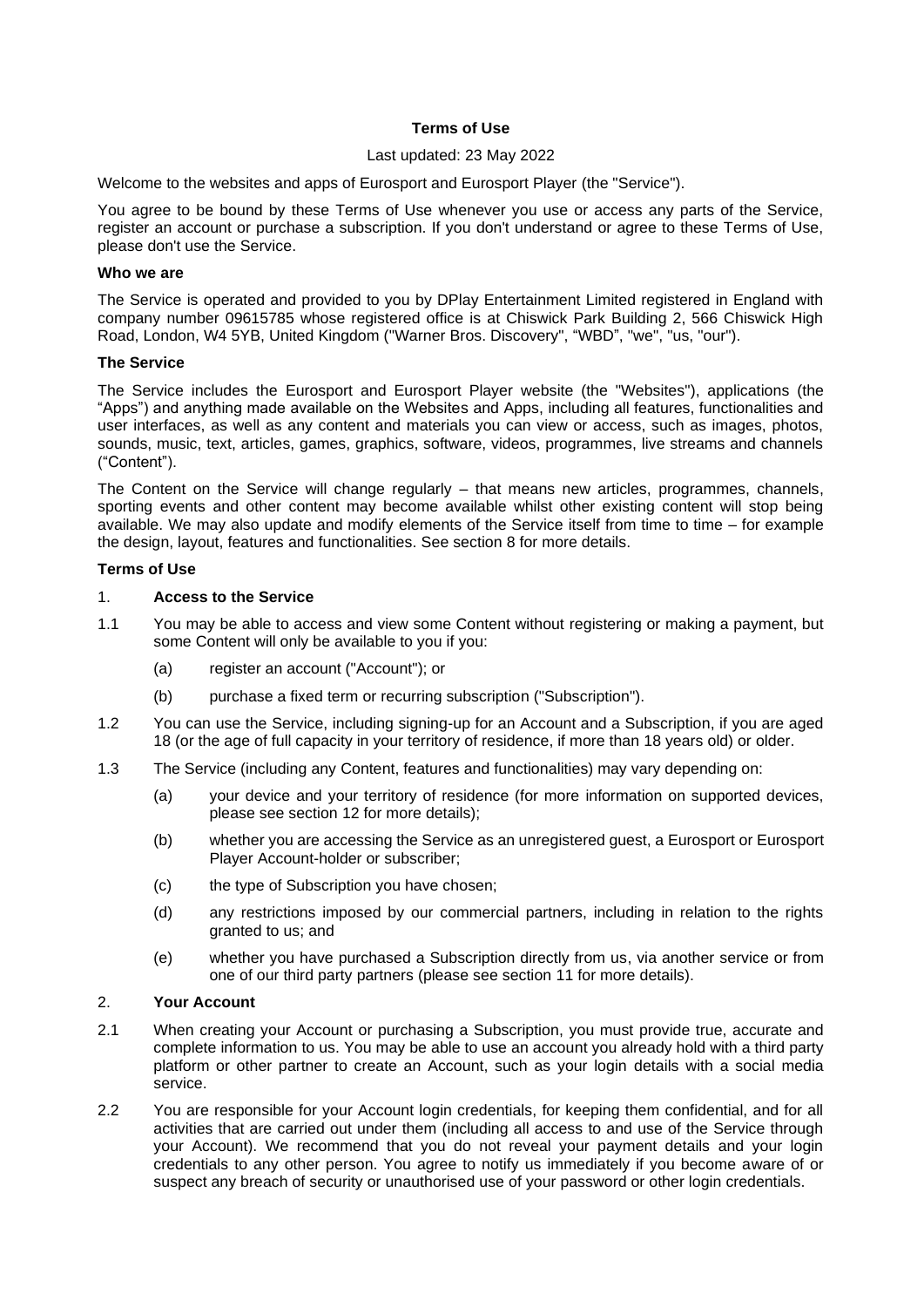2.3 You agree to keep your Account login credentials (including any contact details and payment details) up to date, accurate and correct at all times while using the Service. We are not responsible for any losses or issues arising as a result of any inaccurate or incorrect Account information provided to us by you.

# 3. **Your Subscription**

- 3.1 If you purchase a Subscription from us, details of the price, currency and whether the Subscription auto-renews will be provided to you before you complete your purchase. Once you have completed your purchase from us, you can also access details about your Subscription at any time by going to your Account. If you have subscribed through a third party or another service, please read section 11.
- 3.2 If you are looking for more information about your Subscription, you can visit our Help Centre to find:
	- (a) further details of the features of each type of Subscription sold by us, including how to turn off auto-renew (if applicable) and cancellation;
	- (b) (if available in your territory) information on: (i) switching, upgrading or downgrading from one Subscription sold by us, or type of access, to another; or (ii) purchasing additional services, including any impact on your billing arrangements;
	- (c) (if available in your territory) information on any other services you may sign-up to, access or pay for via our Websites or Apps (e.g. where access to another WBD service, or a third party service, is bundled with your purchase of a Subscription) and how to add such services to your Account for payment, billing and cancellation purposes; and
	- (d) (if available in your territory) information on how to line up a new Subscription sold by us to start when your current subscription period comes to an end, including eligibility requirements and the impact on your current Subscription.

## 4. **Automatic renewal**

- 4.1 Certain Subscriptions automatically renew unless you cancel your Subscription before your next renewal date (or before the end of any free period of access). If you purchase a Subscription through us, we will let you know, at the point of sign-up, if your type of Subscription will automatically renew.
- 4.2 For more information on how to turn off auto-renew, visit our Help Centre. If you have purchased a Subscription directly through us, you can also turn off auto-renew in your Account area.
- 4.3 If you are resident in France, the terms in Appendix 2 (section A) apply to any auto-renewing Subscriptions with a minimum term of 12 months or more.

## 5. **Free Period of Access**

- 5.1 Your Subscription may start with a free period of access. Free periods of access are available to new subscribers only (one per subscriber), unless we tell you otherwise. The specific duration of any free period of access will be specified at the point of sign-up.
- 5.2 You will be charged automatically at the end of your free period of access, unless you cancel your Subscription before the expiry of such period.

## 6. **Promotional Offers**

- 6.1 WBD, companies within the same group as WBD and/or our third party partners, may make available voucher codes, discounts or other promotional offers which may offer you discounted access to the Service or access to the Service at no cost to you ("Promotional Offers").
- 6.2 Promotional Offers may take a variety of forms and may be made available on a standalone basis or provided as part of a bundle with other products or services sold by WBD (or other companies within the same group as WBD) or with the products or services of one of our third party partners.
- 6.3 You may only use and redeem Promotional Offers in accordance with the specific terms and conditions which apply to them. Please check the relevant terms and conditions of the Promotional Offer for full details, including: (a) who is eligible to take up the offer; and (b) whether restrictions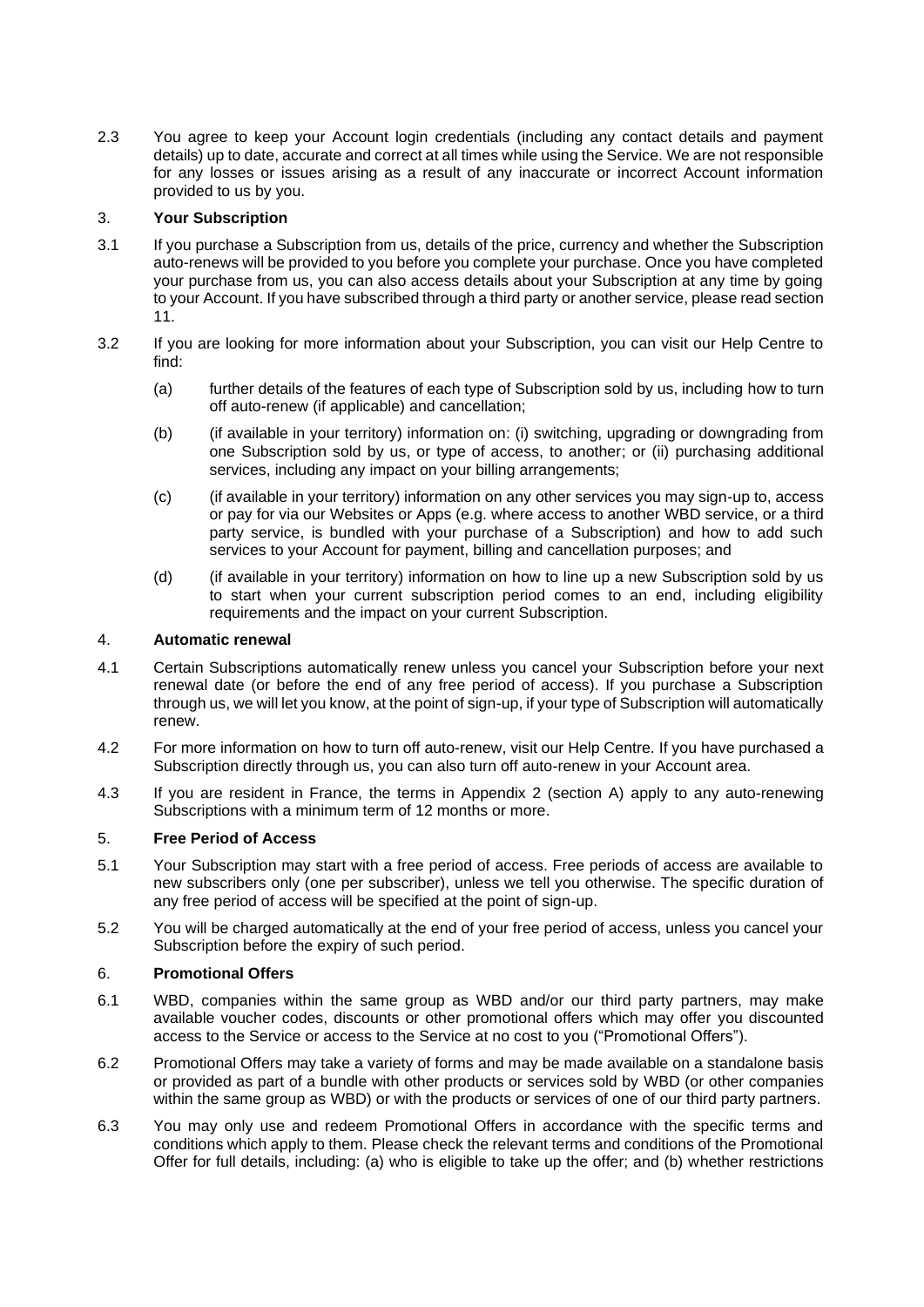apply on combining a Promotional Offer with a free period of access, or with any other Promotional Offer.

6.4 Where a Promotional Offer is provided by a third party partner or by another company within the same group as WBD, additional terms and conditions may apply.

### 7. **Billing**

- 7.1 At the start of your Subscription (or at the end of your free period of access (if applicable)) and on any renewal, you will be charged using the payment method chosen by you when you first subscribed (the "Primary Payment Method"). See section 7.6 below for information on how to update or change your payment method.
- 7.2 You may have the option to provide multiple payment methods (each of these is called a "Backup Payment Method" in these Terms of Use) to be associated with your Account. In the event you submit multiple Backup Payment Methods, you hereby authorise WBD to charge any such Backup Payment Methods in the event the Primary Payment Method fails or cannot be charged for any other reason. You must not provide a Primary Payment Method or Backup Payment Method without authorisation from the relevant owner.
- 7.3 If a payment fails, because your Primary Payment Method has expired, you have insufficient funds, or otherwise, and you do not provide a valid Backup Payment Method or cancel your recurring Subscription, we reserve the right to suspend access to your Subscription and/or your Account until we (or the relevant third party) have obtained a valid payment method.
- 7.4 If you have a recurring Subscription, payments will be taken automatically on or around the first day of each new subscription period at the same price (unless we have notified you of a price change, in accordance with section 8). Usually the first payment will be taken on the day you subscribe or, if you have a free period of access, the day after your free period of access ends.
- 7.5 If you are eligible for a Promotional Offer which enables access to a Subscription for no charge for a specified period and then converts to a paid Subscription, your first payment will be taken on or around the end of the promotion period. If you are eligible for a Promotional Offer involving a discount, your Subscription payments will be reduced based on the terms of that Promotional Offer. After the discounted promotion period, the then standard subscription price will apply.
- 7.6 To view your billing information, turn off auto-renew or to update or change your payment method, go to your Account (unless you are paying via a third party or through another service, for example via Apple, Google or another of our third party partners, in which case see section 11 below).
- 7.7 We use other companies (including other companies in the same group as WBD), agents and contractors to process card transactions and other payment methods. For some payment methods, the relevant issuer may charge you certain fees, such as a foreign transaction fee or other fees relating to the processing of your payment method. Charges imposed by the relevant issuer (and any taxes applicable to such charges) may vary depending on the payment method used. You will be solely responsible for any such charges (and any taxes on such charges) which may apply. Check with your payment provider for details.
- 7.8 If you purchase a Subscription from us, provide a payment method during sign-up, or update your payment method, a nominal charge may be temporarily taken for verification purposes.

## 8. **Changes**

#### 8.1 **Price changes**

- (a) We may change the price of our Subscriptions from time to time, but, if you are a subscriber, we will give you at least 30 days' notice of any price changes. Price changes will not come into effect during your current Subscription period, so will only apply on renewal (if you have a Subscription which auto-renews). If you do not want to continue your Subscription at the new price, you can cancel your Subscription before the start of the next subscription period.
- (b) If you have purchased a Subscription through one of our third party partners or another service, price changes may also be subject to the terms and conditions of that third party or service.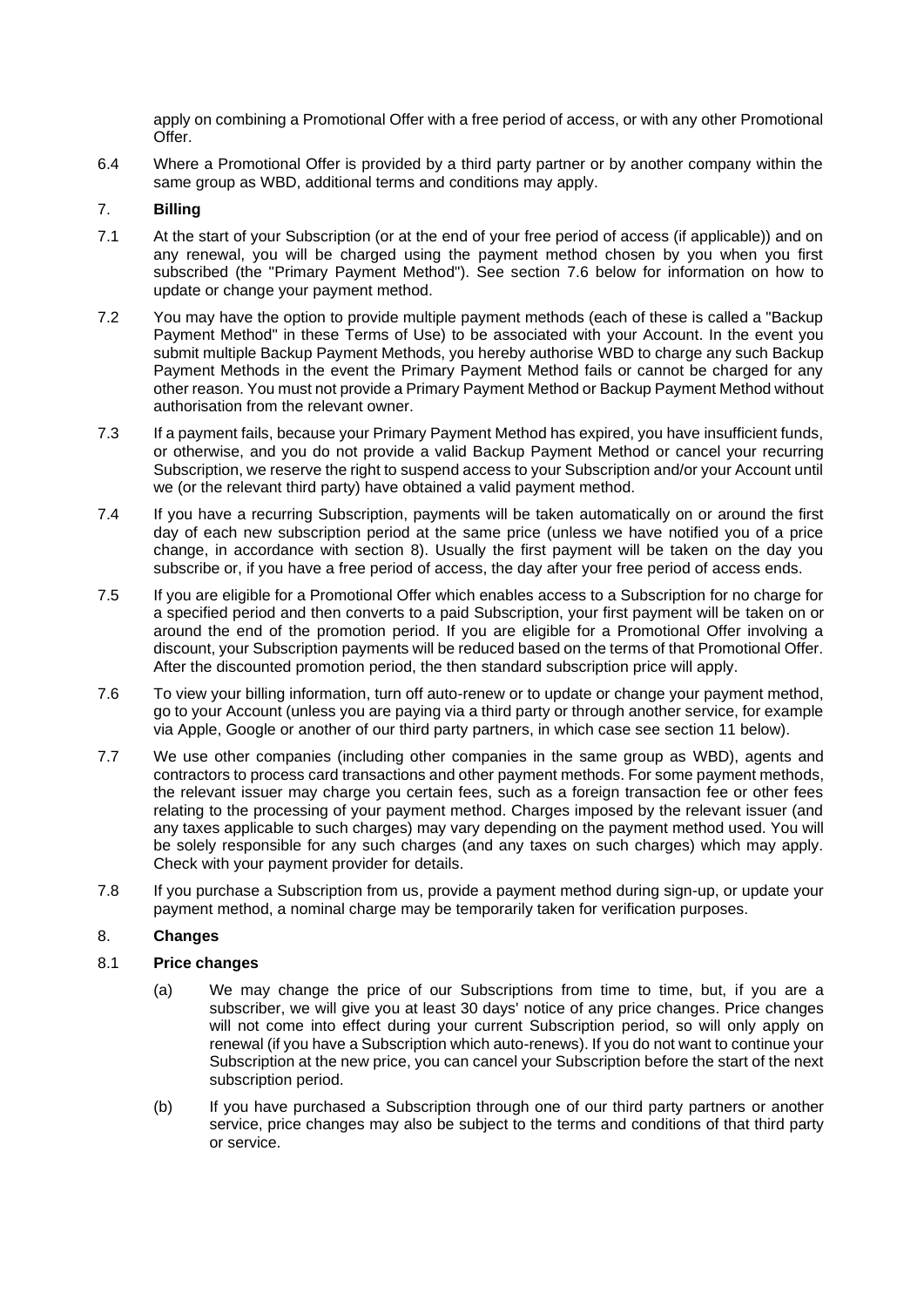## 8.2 **Content changes**

As we mentioned above when describing the Service, the Content will change regularly. The availability of Content may change for various reasons, such as where third party rights-holders withdraw or restrict our right to use that Content on the Service, or for legal or regulatory reasons.

### 8.3 **Updates and changes to the Service**

- (a) We may regularly make updates and changes to the Service to: (i) ensure compliance with applicable laws and/or reflect changes in relevant laws and regulatory requirements, such as mandatory consumer laws; (ii) perform temporary maintenance, fix bugs, implement technical adjustments and make improvements, such as adapting the Service to a new technical environment, transferring the Service to a new hosting platform, or ensuring Service compatibility with the devices and software listed in our Help Centre (as updated from time to time); (iii) upgrade or amend the Service, including ending support for older versions of the Apps or its compatibility with certain devices as set out in the Help Centre, releasing a new version of the Apps on certain devices, or otherwise amending or making modifications to existing features and functionality; (iv) alter the structure, design or layout of the Service, including changing the name of the Service or re-branding, or amending, improving and/or expanding the features and functionalities available; (vi) for security reasons; and (v) for anti-piracy reasons. All changes which are necessary to ensure continued conformity of the Service are made without additional cost to you.
- (b) If we make changes as specified in 8.3(a) and these are changes which will negatively impact your access to or use of the Service in more than a minor way, we will give you the right to terminate your contract with us. If this type of change is going to come into effect during your current subscription period, you will be able to cancel your Subscription (at no cost to you) within 30 days from the date of any notice we provide or 30 days from when the change comes into effect, whichever is later. If you cancel in these circumstances, we will provide you with a refund for amounts you have paid for your Subscription but not yet received. If you do not refuse such changes or otherwise cancel your Subscription within 30 days from the date of any notice we provide or 30 days from when the change comes into effect, whichever is later, we will take that as acceptance of the changes.

#### 8.4 **Changes to these Terms of Use**

- (a) We have the right to change these Terms of Use at any time for the following reasons: (i) to improve the Terms of Use, to make our Terms of Use clearer or easier to understand or to have all our customers on the same Terms of Use; (ii) to comply with legal or regulatory requirements, such as mandatory laws that apply to us and our agreement with you, or where we are subject to a court order or judgment; (iii) to provide you with additional information about the Service, (iv) where we make changes to the Service or any Subscription, including where we change the way we structure our Service or expand the scope of the Service by adding additional features, functionality, Subscriptions or Content; (v) where we reorganise the way we run our business, including merging with another brand or service; or (vi) for security reasons, including where we introduce additional security checks or software to protect our Content or the Service.
- (b) In addition, we provide the Service on an ongoing basis and we cannot foresee what may change in the future. This means we may make changes or additions to these Terms of Use for reasons other than those set out above, provided that such amendments are reasonable.
- (c) If we change these Terms of Use in a way that will impact your legal rights or obligations, where possible we will notify you and give you the opportunity to read the new terms before such changes take effect, unless an update needs to be implemented quickly to reflect a sudden change to the Service, or for security, legal or regulatory reasons (in which case we will notify you of the changes as soon as we can).
- (d) If we reasonably consider that any change to these Terms of Use will negatively impact your legal rights or obligations in a significant way, we will provide you with at least 30 days' notice of these changes and explain how to let us know if you refuse to accept the new terms.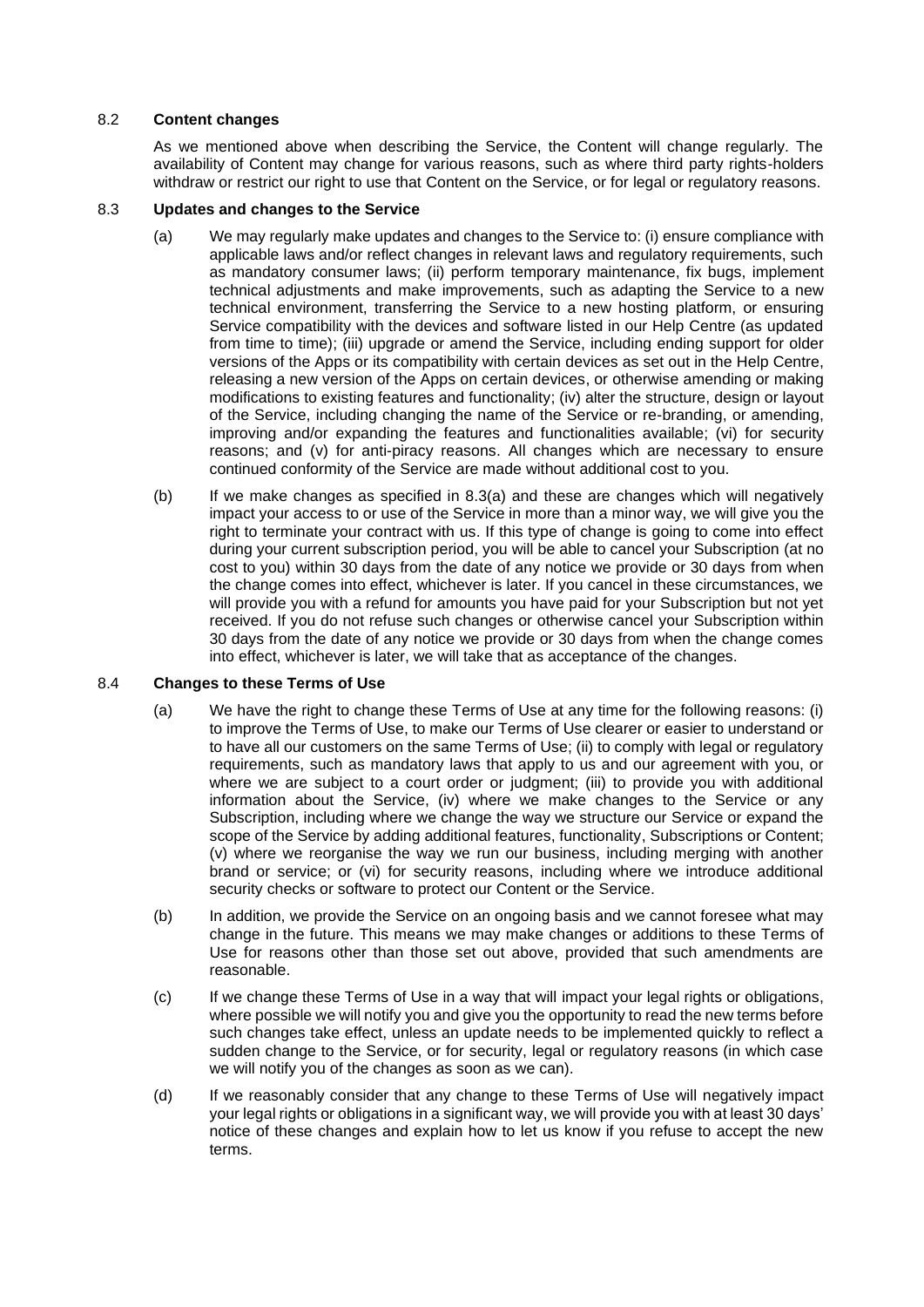- (i) If you refuse to accept the new Terms of Use before the changes are due to take effect, the version of the Terms of Use that you previously accepted will continue to apply to your use of the Service until the end of your subscription period.
- (ii) If you do not refuse to accept any such changes before they take place, we will take that as your acceptance of the changes.

If you are resident in France, the terms in Appendix 2 (section B) shall apply instead of this section 8.4(c) and 8.4(d).

(e) The most up to date version of the Terms of Use will always be available on the Websites and Apps from their effective date.

## 9. **Cancellation: Termination**

- 9.1 If you have purchased a Subscription from us that is set to auto-renew or that has an initial free period of access, you can cancel it at any time before the end of each subscription period (or free period of access). On cancellation, you will be able to continue to use your Subscription until the end of the current subscription period (or free period of access) and you will therefore not be offered a refund for the current subscription period. To manage or cancel your Subscription, go to your Account.
- 9.2 You will be informed at the point of signing up for a Subscription of any minimum term that applies, including whether this always lines up with your billing period.
- 9.3 If you signed up for a Subscription that is set to auto-renew through a third party (for example via an app store or one of our third party partners) and wish to cancel your Subscription, you will need to do so through that third party. For example, you may need to go to your device settings or visit your app store account and turn off auto-renew for Eurosport or Eurosport Player.

#### 10. **Right of Withdrawal**

- 10.1 If you are a resident in the UK or a country in the EEA, you have a legal right to withdraw from your Subscription agreement with us within 14 days of purchase.
- 10.2 If you are resident in the EEA, instructions on how to exercise this right, the consequences of exercising this right (including details of any amounts owed to us for the period from the beginning of your contract up to and including the day prior to your exercise of your right of withdrawal) and a model form that you can use are set out at the end of these Terms of Use in Appendix 1.
- 10.3 However, if you are a resident in the UK, when you purchase a Subscription from us and you request immediate access to your Subscription Content, you will also be asked to acknowledge that you understand this means you will lose your statutory right to withdraw from this contract and receive a refund within the 14 day withdrawal period.

#### 11. **Bundles, third party platforms and additional terms**

- 11.1 If you access the Service or purchase a Subscription through a third party (e.g. an app store, platform or other streaming service), or through another service operated by us or another WBD group company (e.g. access to the Service via a bundle of WBD services), separate terms and conditions will apply in addition to these Terms of Use ("Additional Terms"). In these circumstances, the third party or relevant WBD company will generally be responsible for payment, billing and cancellation rights, so in the event of any inconsistency between those provisions in the Additional Terms and these Terms of Use, the provisions in the relevant Additional Terms will apply.
- 11.2 If you are paying for a Subscription via a third party or another WBD group company, or via another service, and wish to change your payment method, you will need to do so through that third party, group company or other service. If you encounter any problems with billing or payments, please refer to the Additional Terms for details of your rights to any refunds or credits relating to your Subscription.
- 11.3 Alternatively, if you sign-up, access or pay for another service via our Websites or Apps (e.g. where access to another WBD service, or a third party service, is bundled with your purchase of a Subscription to our Service), Additional Terms for that other service will also apply. If you are paying for another service directly via our Service, we will be responsible for payment, billing and cancellation rights, so in the event of any inconsistency between those provisions in the Additional Terms and these Terms of Use, the provisions in these Terms of Use will apply. If you are paying for a service via our Service but payment is taken by a third party (e.g. an app store, platform or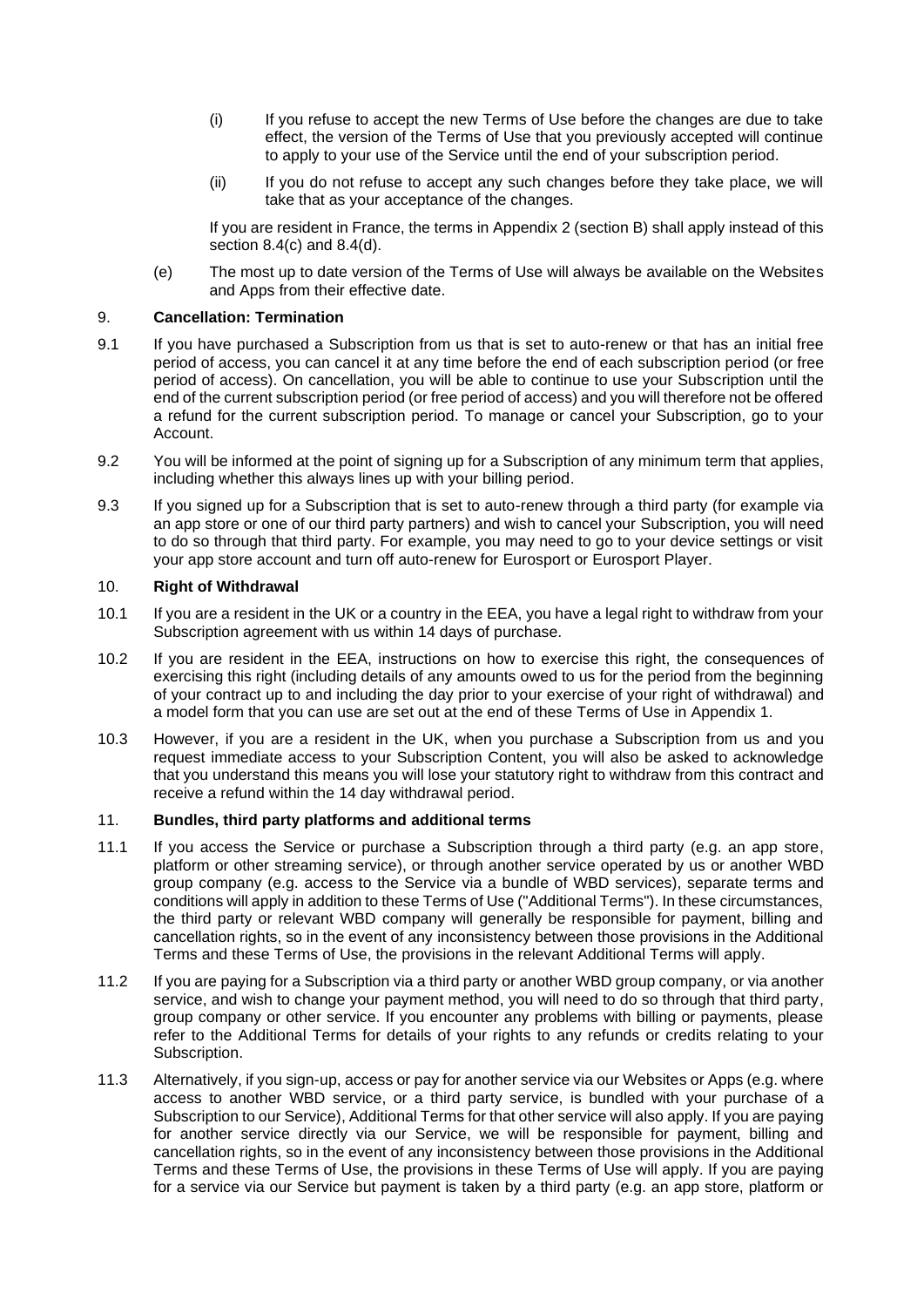other streaming service), that third party's terms regarding payment, billing and cancellation will apply.

# 12. **Device restrictions, supported devices and updates**

- 12.1 You may only be able to watch Content on a certain number of devices at the same time. You can find details of these device restrictions in our Help Centre.
- 12.2 Availability and functionality of the Service depends on the quality of your internet connection and whether you have a compatible device and operating system. The Service, or some features of the Service, may not be available on all devices and/or on all operating systems (or all versions of such devices and operating systems). Please visit the Help Centre to see the full list of compatible devices and operating system requirements for the Service.
- 12.3 To get the best experience and to ensure the Service operates correctly, we recommend that you accept any updates to the Service that we inform you about as and when they become available. This may also require you to update your device operating system. As and when new operating systems and devices are released, we may over time stop supporting older versions. You should regularly check the Help Centre to see the full list of currently supported devices and operating system requirements.
- 12.4 Your use of any updates, modifications to, or replacement versions of the Service will be governed by these Terms of Use and any additional terms you agree to when you install such update, modification, or replacement version.

### 13. **Additional charges**

- 13.1 You are responsible for all internet access, mobile data or other charges incurred when using the Service and your Subscription. Remember that streaming and downloading audio-visual content such as videos and games can use up a lot of data.
- 13.2 Your mobile phone operator's standard messaging rates may apply for any SMS messages you receive from us.

#### 14. **Your content**

- 14.1 If you have an Account, you may be able to interact with Content on the Service, including liking, commenting on, and sharing Content.
- 14.2 We want to encourage an open exchange of information and ideas on and through designated parts of the Service and associated community and social media pages. However, we cannot and do not review every posting made on public posting areas of the Service, or on Eurosport branded areas on community and social media sites, or chat rooms, forums and blogs. You can expect these areas to include content, information, and opinions from a variety of individuals and organisations other than us. We do not endorse or guarantee the accuracy of any posting, regardless of whether the posting comes from a user, from a celebrity or "expert" guest, or from a member of our staff. There is no substitute for healthy scepticism and your own good judgment. Responsibility for what is posted on public posting areas on the Service, and on Eurosport branded areas on community and social media sites, or in chat rooms, forums and blogs-, lies with each user – you alone are responsible for material you post. We do not control the messages, information or other content that you or others may provide on or through such areas.
- 14.3 WBD shall have the right, but not the obligation, to monitor any of your material on the Service to determine compliance with these Terms of Use. We reserve the right to decide whether your material on the Service complies with the requirements set out in these Terms of Use, and may remove, modify or delete such material, terminate or suspend your access and/or terminate or suspend your Account without prior notice, on becoming aware of any violation of these Terms of Use, or for legal or other reasons, or because the relevant material is objectionable. WBD also reserves the right to disclose any information to comply with any court order or lawful request that WBD believes necessary to satisfy any law, regulation or governmental request, or to refuse to post or to remove any information or materials, in whole or in part.
- 14.4 You agree that you will not submit, post or transmit on or through the Service any material that:
	- (a) is defamatory, offensive, unlawful, threatening, abusive, harassing, defamatory, libellous, deceptive, fraudulent, invasive of another's privacy, tortuous, contains explicit or graphic descriptions or accounts of sexual acts, or is otherwise objectionable;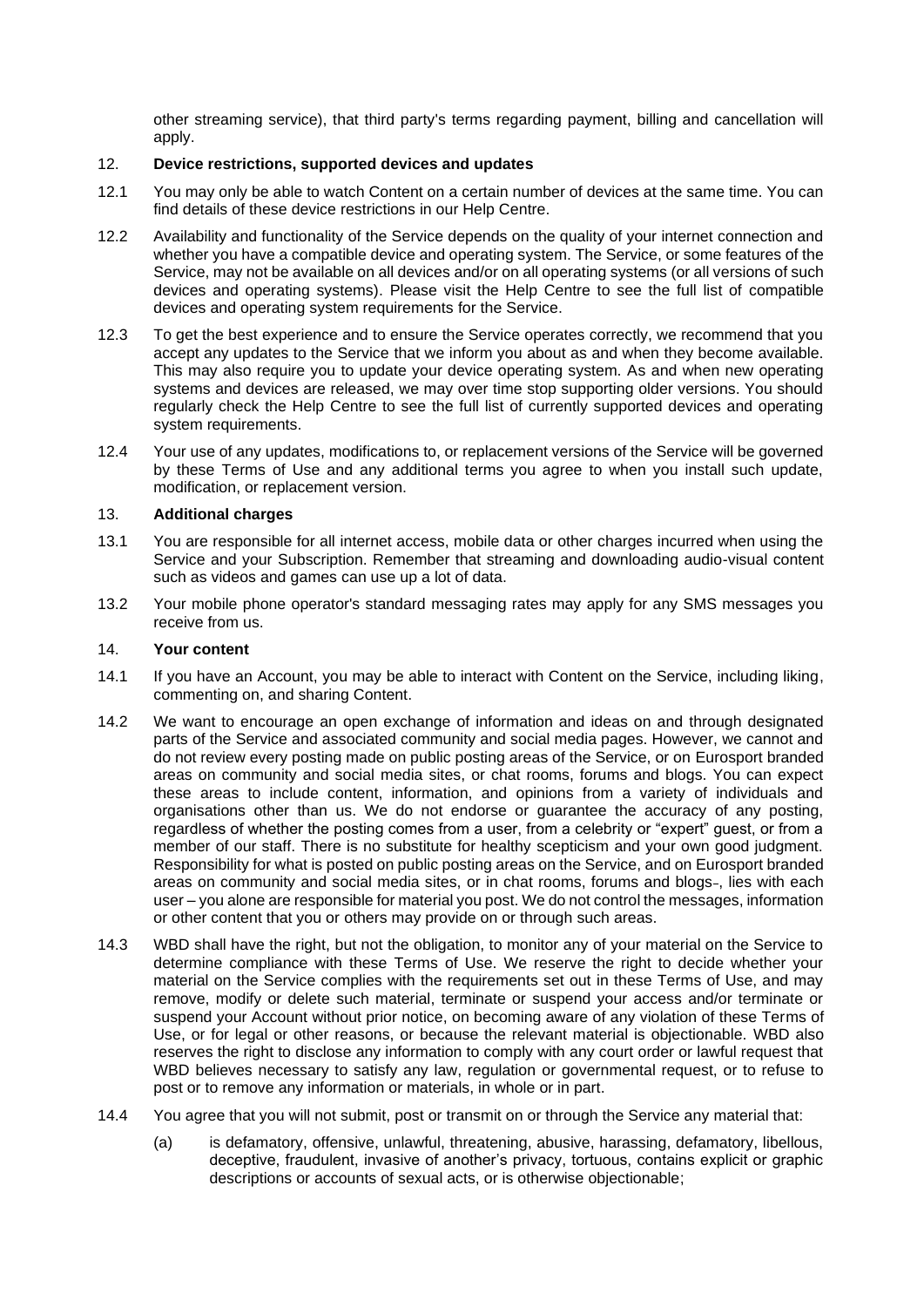- (b) infringes the rights of anyone else (including, without limitation, patent, trademark, trade secret, copyright, publicity, privacy or other proprietary rights) or is in breach of these Terms of Use, any of our guidelines or any policy posted on the Service, or interferes with the use of the Service by others;
- (c) contains any third party copyright material, or material that is subject to other third party proprietary rights (including rights of privacy or rights of publicity), unless you have a formal licence or permission from the rightful owner or are otherwise legally entitled to share the material in question;
- (d) victimises, harasses, degrades, or intimidates an individual or group of individuals on the basis of religion, gender, sexual orientation, race, ethnicity, age, or disability;
- (e) collects for marketing purposes any email addresses or other personal information that has been posted by other users of the Service;
- (f) impersonates any person, business or entity, including WBD and its employees and agents, or falsely states or otherwise misrepresents your affiliation with any person, business or entity, including WBD;
- (g) contains an advertisement or solicitation or encourages others to make a donation;
- (h) contains viruses or any other computer code, files or programs that interrupt, destroy or limit the functionality of any computer software or hardware or telecommunications equipment, or otherwise permits the unauthorised use of a computer or computer network;
- (i) encourages conduct that would constitute a criminal offence or that gives rise to civil liability or that otherwise encourages others to commit illegal activities or cause injury or property damage to any other person;
- (j) results in the posting or transmission of any message anonymously or under a false name; or
- (k) results in a single message being posted to any area of the Service if that message is, in our view, off-topic or in violation of these Terms of Use.
- 14.5 When you upload or post any material to the Service, throughout the period of this contract and thereafter, provided that we are permitted to continue to use such material under applicable law, you grant:
	- (a) to WBD, a worldwide, non-exclusive, transferable licence (with the right to sub-licence) to use, reproduce, distribute, modify, prepare derivative works of, display, publish, perform and sub-license all aspects of that material (including soundtracks or music) that are necessary for the provision of the Service; and
	- (b) to each user of the Service a worldwide, non-exclusive licence to access your material through the Service and to redistribute such material on the Service to the extent permitted by the functionality of the Service and under these Terms of Use.
- 14.6 You confirm and agree that WBD may publish, republish or otherwise transmit your material (and any sound featured in any content submitted by you), your name, and any other material you upload which features you (for example, any images or videos of you) throughout the world via Eurosport branded websites and on community and social media sites, including (without limitation) YouTube, Facebook, Twitter and Instagram pages operated by WBD (including regional Eurosport pages or foreign language channels) in the manner described in these Terms of Use and our Privacy Notice.
- 14.7 You agree that your material may be subject to minor alterations or modifications for technical or formatting purposes, subject to the preservation of the intellectual character of the work and you waive any right to inspect and approve a finished product or the copy that may be used in connection with material which you may upload or post on the Service, or the use to which such material may be applied.

#### 15. **Ownership and Licence**

15.1 With the exception of content submitted to the Service by you (for which see section 14), Content on the Service is either owned by or licensed to us, and is subject to our (or our licensor's) copyright, trade mark rights, and other intellectual property rights. You therefore have no intellectual property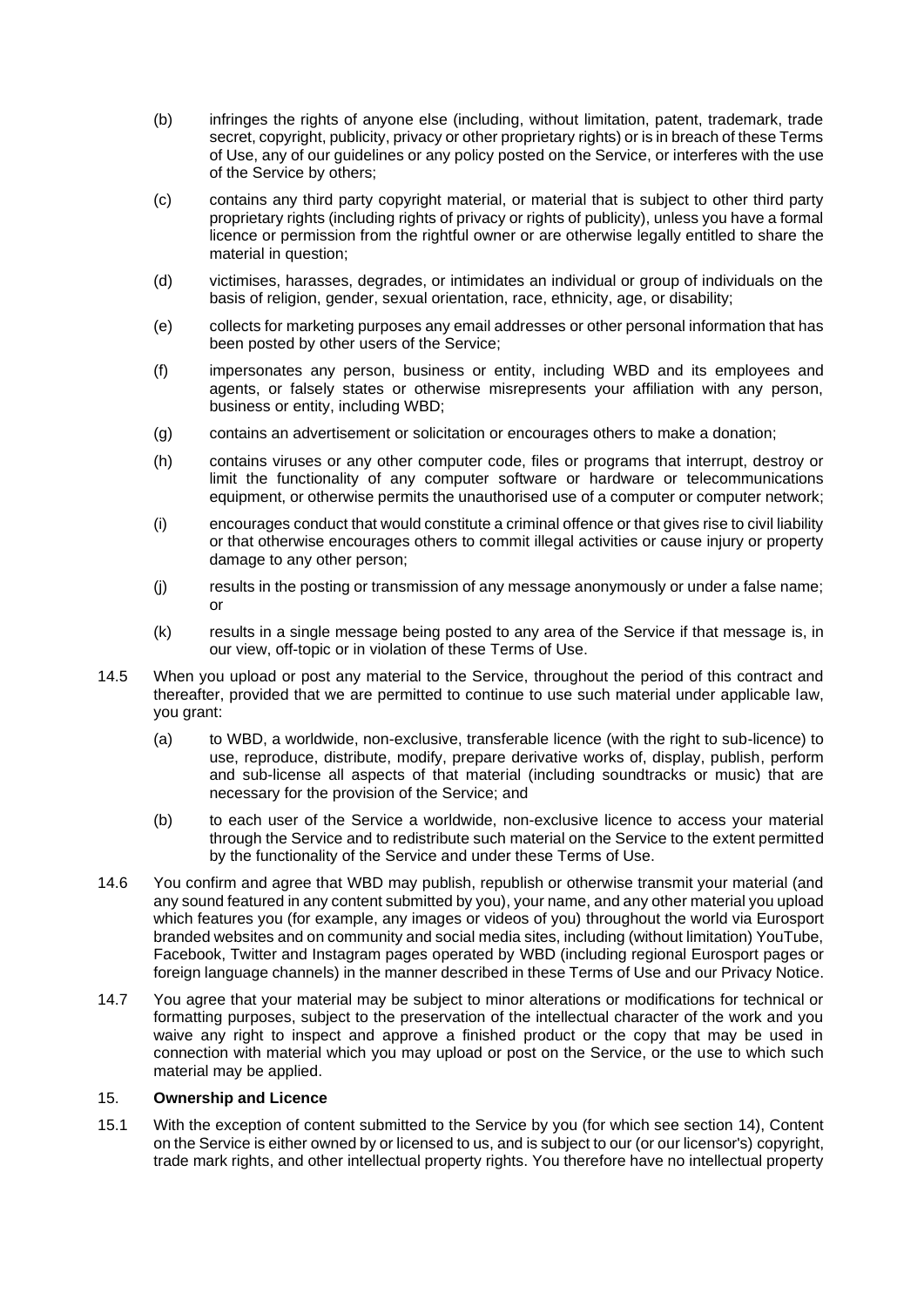rights in, or to, any part of the Service, other than the right to use it in accordance with these Terms of Use.

- 15.2 You are permitted to use and view the Service for your personal and non-commercial use only. While you are using the Service, we grant you a limited, non-exclusive, non-transferable, licence to access the Service and stream, download, temporarily store and view the Content. Except for the limited licence granted to you in these Terms of Use, no right, title or interest in the Service shall be transferred to you.
- 15.3 If you have purchased a Subscription, you may be able to temporarily download selected items of Content from the Service to compatible devices for offline viewing.
	- (a) There may be a limit to the total number of items of Content that you can download at any one time. These limitations will vary depending on the nature of the Content you have downloaded.
	- (b) Subject to rights restrictions or other limitations, you will usually have 48 hours to watch downloaded Content before it expires, once you have pressed play. Downloaded Content which has not been played within 30 days of initial download, will usually expire automatically.
	- (c) If you cancel your Subscription, or we no longer hold the necessary rights to the downloaded Content-, access to such downloads will automatically expire.
- 15.4 You may not remove, alter or in any way tamper with any copyright notices or other proprietary markings included in the Service or any Content.
- 15.5 Any copying, access, transfer, public performance or communication to the public or other use of any part of the Service (including any Content) other than as expressly authorised by these Terms of Use shall constitute an infringement of our (or the owner's) intellectual property rights and a breach of these Terms of Use.
- 15.6 In the event of a material and/or repeated infringement, we may, without notice or prior intervention of a court or arbitral body, block your access to the Service and/or terminate any Account you may have and pursue any rights or remedies available to us.

#### 16. **Your use of the Service**

- 16.1 You must not, and must not allow third parties to:
	- (a) transmit, broadcast, display, perform, publish, license, offer for sale, make and/or distribute copies of any part of the Service except as expressly permitted by these Terms of Use;
	- (b) exhibit any Content or any part of the Service in any public place;
	- (c) frame any item of Content or the Service on (or incorporate any part of the Service into) another website, application, online service or audio-visual service;
	- (d) access or view any part of the Service and/or purchase your Subscription using a virtual proxy network;
	- (e) use your login credentials to access your Account or Subscription without authorisation from us, or do anything else which allows you to gain unauthorised access to the Service, or any account, computer system, or network connected to the Service, by means such as hacking, password mining or other illicit means;
	- (f) attempt to alter, modify, reverse engineer, disassemble, decompile, transfer, exchange or translate the Service, unless you have a legal right to do so;
	- (g) remove, deactivate, degrade or thwart any of the content protections in the Service or the Content; and / or
	- (h) collect or harvest any personal data of any user of the Service (including any account name) or use any robot, bot, scraper, site search/retrieval application, proxy or other manual or automatic device, method, system or process to access, retrieve, index, "data mine", or in any way reproduce or circumvent the navigational structure or presentation of the Service, your Subscription or the Content.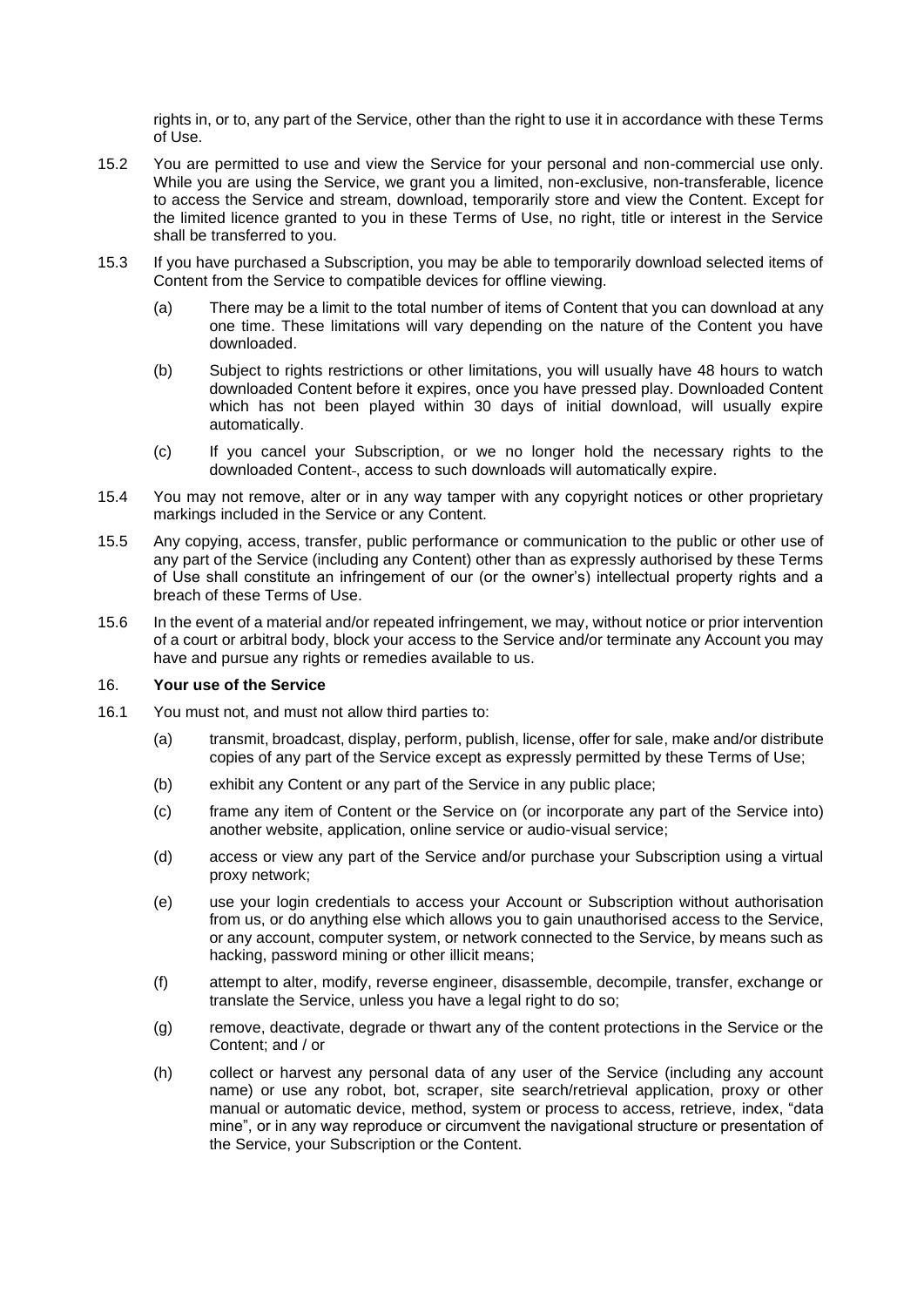- 16.2 You may be able to create multiple profiles under your Account. If you do so, you remain responsible for all activities that are carried out using your Account.
- 16.3 You agree not to sign-up (or attempt to sign-up) multiple times for a free period of access or for the same Promotional Offer, or take any other action designed to enable you to benefit from multiple free periods of access or the same Promotional Offer. Any such action shall be a breach of these Terms of Use and may result in the termination of your Account and/or Subscription.

#### 17. **Using the Service outside your home country of residence**

- 17.1 If you are resident in the EEA, you can access the Content usually available through your specific Subscription when visiting another EEA country, at no extra cost. This means that you can enjoy the same service and access the same Content, in the same language while abroad that you can access and enjoy when you are at home. This access is available only if you are temporarily abroad in another EEA country and we are able to verify that your country of residence is in the EEA.
- 17.2 Go to the Help Centre for more information about access to the Service outside your home country.

### 18. **Ending your right to use the Service**

- 18.1 We can end our agreement with you (and consequently end your right to use all or part of the Service) at any time. If we end our agreement with you after you have purchased a Subscription directly from us, we will give you as much advance notice as is reasonably practicable and ensure that you either: (i) have access to your Subscription for the remainder of your subscription period; or (ii) get a refund for any remaining portion of your subscription period after the date on which our agreement ends. Your cancellation rights are set out in section 9.
- 18.2 If we discontinue any part of the Service, we will give you at least 30 days' prior notice (unless we need to discontinue the Service (or any part of it) more quickly for legal reasons, including in order to comply with a court order or due to a corporate re-structuring). If we discontinue a part of the Service you have subscribed to, we will provide you with a refund for any amounts you have paid us for the Service but not yet received.
- 18.3 In any event, we may immediately end or suspend your right to use all or any part of the Service or your Subscription if you have seriously breached these Terms of Use or if you are using any part of the Service fraudulently, illegally or in any manner other than for its intended purpose. We will tell you if we decide to end or suspend your right to use the Service. If what you have done can be put right we will give you a reasonable opportunity to do so.
- 18.4 If we end your rights to use the Service, your Account or your Subscription you must stop all activities authorised by these Terms of Use, including your use of the Service.

#### 19. **Our liability to you**

- 19.1 You have certain legal rights under the laws of your territory. Nothing in these Terms of Use is intended to affect these legal rights and we do not exclude our liability where we are not permitted to do so under the laws of your territory. For more information about your legal rights, contact your local consumer protection organisation.
- 19.2 If you are resident in the EEA, national consumer laws may provide you with a legal guarantee that the Service will be in legal conformity at the time of supply and during the life of our contract with you. Under this legal guarantee, we will be liable for any lack of conformity of the Service and you may have a right under your local laws to: (a) have the Service brought back into conformity; (b) a proportionate refund; or (c) terminate the contract. If you are a resident in Sweden, you may submit a non-conformity claim to us for the attention of our Customer Services Team at Chiswick Park Building 2, 566 Chiswick High Road, London, W4 5YB, United Kingdom or by contacting us in accordance with section 24. If you are a resident in Denmark, your right to a legal guarantee is derived from the provisions of the Danish Sale of Goods Act. If you are resident in France, the terms in Appendix 2 (section C) apply to the statutory guarantees of the Service and Content.
- 19.3 Unless caused by our negligence or own breach, we are not responsible for:
	- (a) any use by you of the Service or Content which isn't authorised by us under these Terms of Use, including loss of profits if you attempt to use or display the Service for any commercial purpose;
	- (b) any malfunction or interruption to the Service or Content due to circumstances outside of our control that prevent us from fulfilling our obligations to you, or that can be considered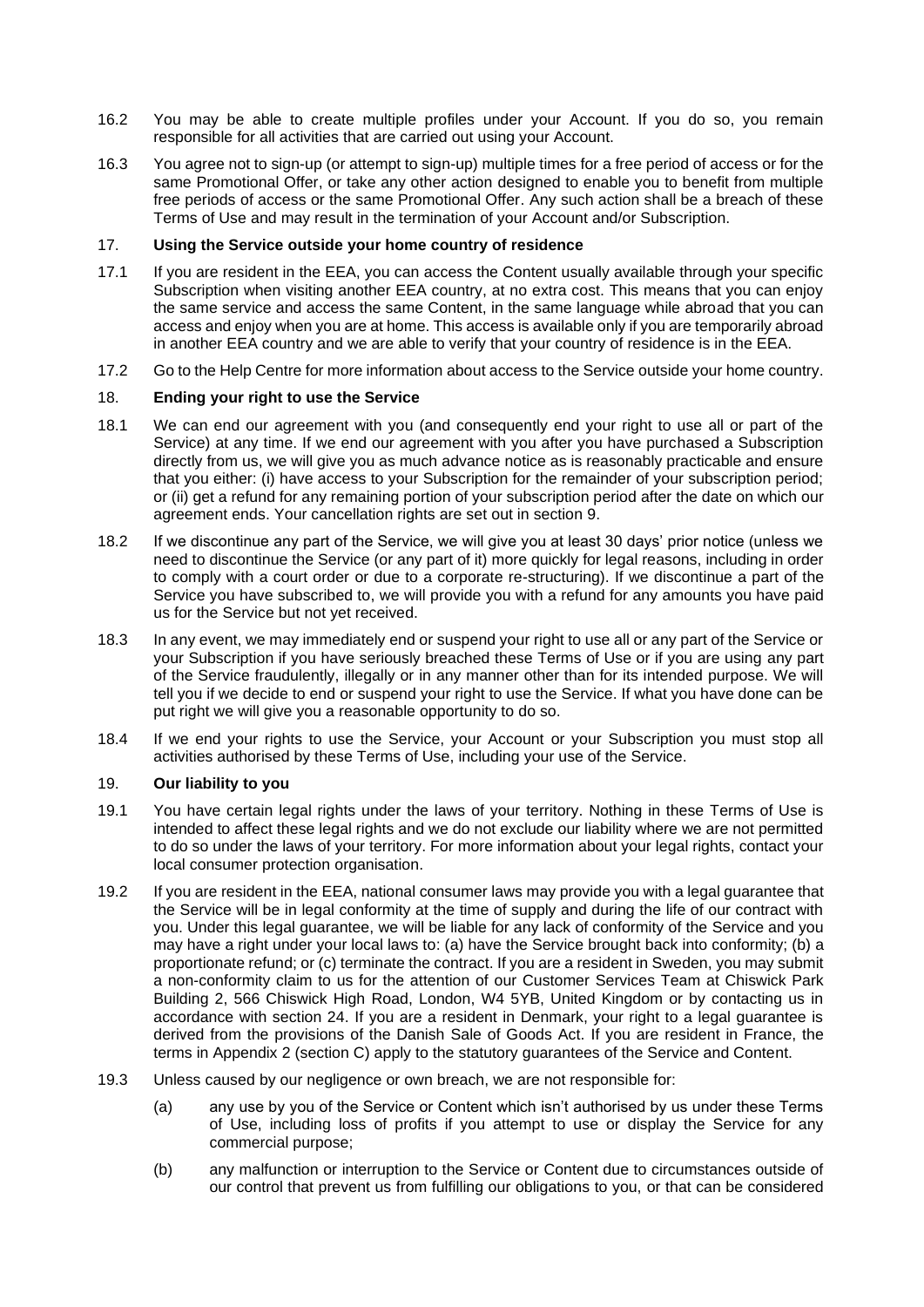a "force majeure event" under local law (where applicable). This could be due to things such as: (i) lightning, flood, severe weather, fire, explosion, terrorist activities, epidemic, pandemic, riots, war, anything done by a government or other public authority, or strikes or other industrial action; or (ii) other actions of third parties we do not control;

- (c) any lack of functionality or failure to provide any part of the Service or the Content, or any loss of content or data that is due to:
	- (i) malfunctions or faults in your chosen equipment, devices, operating system or internet connection (including malware, viruses or bugs originating from third parties or on any of your devices);
	- (ii) your failure to download or install any update or the most recent published version of the Service in order to benefit from new or improved features and/or functionality where we have informed you about the update, explained the consequences of failing to install it and provided installation instructions;
	- (iii) your failure to download or install any update or the most recent published version of the Service in order to meet any compatibility requirements where we have informed you about the update, explained the consequences of failing to install it and provided installation instructions;
	- (iv) unpredictable and insurmountable actions by third parties referred to in section 11 (for example an app store or one of our third party partners); or
	- (v) your internet connection not meeting the minimum bandwidth and/or speed requirements as detailed in the Help Centre.
- (d) incompatibility of any part of the Service or Content with any devices or operating systems other than those listed in our Help Centre.

### 20. **Third party websites**

- 20.1 The Service may include hyperlinks to other websites that are not owned or controlled by us.
	- (a) We have no control over, and assume no responsibility for, the availability, content, privacy policies, or practices of any third party websites.
	- (b) You acknowledge and agree that we will not be liable for any loss or damage which may be incurred by you as a result of the availability of those external third party sites or resources, or as a result of any reliance placed by you on the completeness, accuracy or existence of any advertising, products or other materials on, or available from, such websites or resources.
- 20.2 We encourage you to be aware when you leave the Service and to read the terms and conditions and privacy policy of every other website that you visit.

#### 21. **Reporting Content**

If you see any Content on the Service you want to flag or report to us because, for example, you believe it infringes another person's intellectual property rights, please contact us through our Help Centre.

#### 22. **Other terms**

- 22.1 The agreement between us and you is personal to you and no third party is entitled to benefit under it. You agree that we can transfer our rights and obligations under these Terms of Use to any other companies in the same group as WBD or to any other company or firm or person provided that your Subscription and rights under this agreement will not be adversely affected as a result of such transfer. You may not transfer your rights or obligations under these Terms of Use to anyone else.
- 22.2 If any paragraph or section, or if any part of a paragraph or section, of these Terms of Use is held to be unlawful, invalid or unenforceable by a court or legal authority, that paragraph or section, or any part of that paragraph or section, shall be treated as removed. The validity and enforceability of the remaining parts of these Terms of Use shall continue and will not be affected.
- 22.3 To the extent we fail to or decide not to exercise any right of claim against you to which we are entitled, this will not constitute a waiver of that right unless otherwise indicated to you in writing.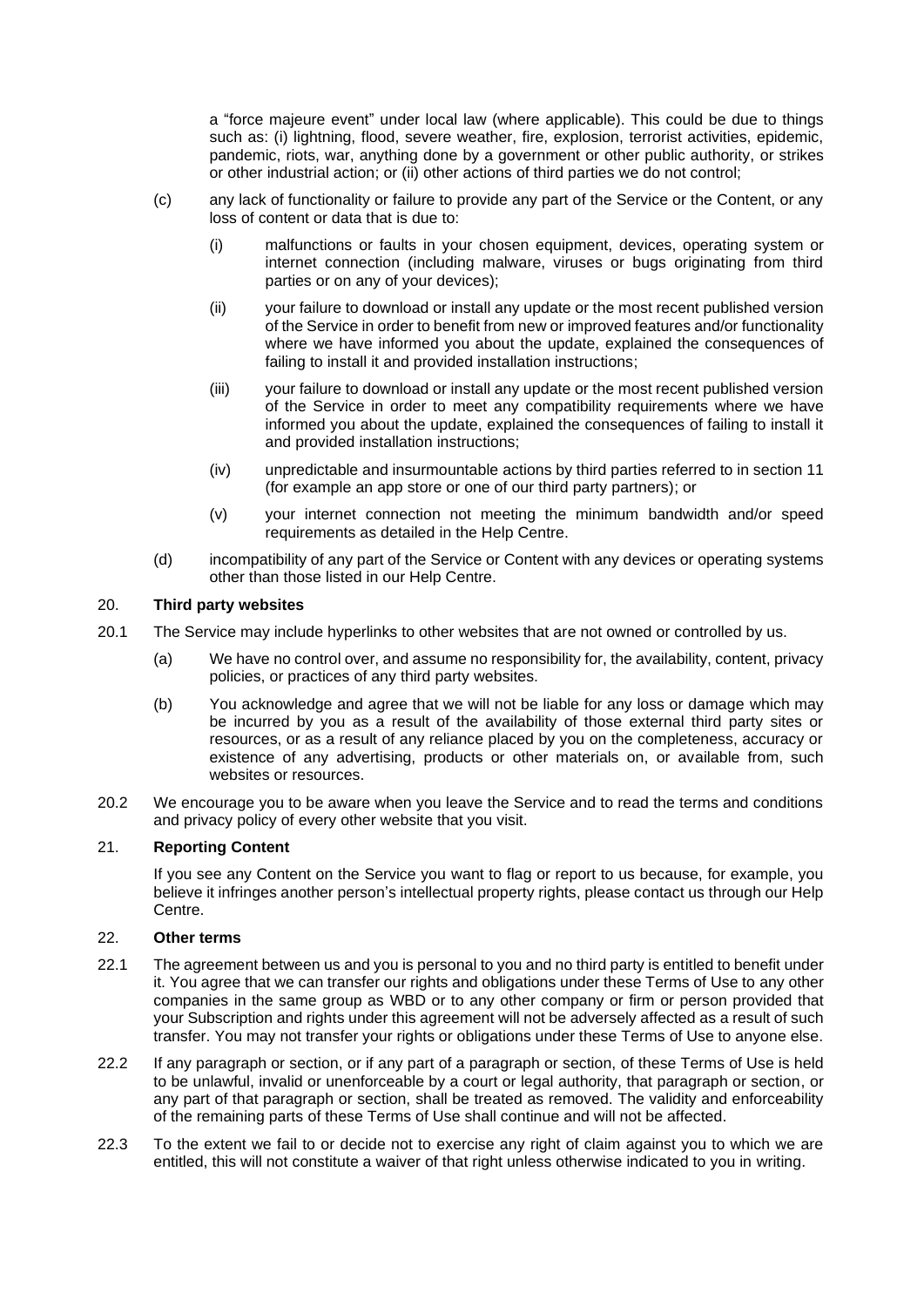22.4 These Terms of Use shall be governed by and construed in accordance with the laws of the territory identified in the table below. However, these Terms of Use will not limit any consumer protection rights that you may be entitled to under the mandatory laws of your country of residence.

| <b>Territory of Residence</b>                                                                                                                                                               | <b>Governing Law</b> |
|---------------------------------------------------------------------------------------------------------------------------------------------------------------------------------------------|----------------------|
| Finland, Åland Islands                                                                                                                                                                      | Finnish Law          |
| Poland                                                                                                                                                                                      | Polish Law           |
| Spain                                                                                                                                                                                       | Spanish Law          |
| France, French Guiana, French Polynesia, French Southern<br>Territories, Guadeloupe, Martinique, Mayotte, New Caledonia,<br>Réunion, Saint Martin, St. Pierre & Miquelon, Wallis and Futuna | French Law           |
| Portugal                                                                                                                                                                                    | Portuguese Law       |
| Romania                                                                                                                                                                                     | Romanian Law         |
| Switzerland                                                                                                                                                                                 | Swiss Law            |
| Territories other than those listed above                                                                                                                                                   | England and Wales    |

22.5 If you live in England or Wales, you will only be able to bring a claim related to or arising from these Terms of Use in the courts of England and Wales. If you do not live in England or Wales, you can bring a claim in the courts of your territory of residence.

## 23. **Complaints**

- 23.1 If you have any complaints please try to speak to us first by contacting us using the details below.
	- (a) If you live in Finland, you are entitled to bring a dispute before the Consumer Disputes Board (in accordance with the Finnish Consumer Protection Act). The address of the Consumer Disputes Board is Hämeentie 3, PO Box 306, FI-00531 Helsinki and the website is [www.kuluttajariita.fi.](http://www.kuluttajariita.fi/)
	- (b) If you live in Sweden, any disputes arising out of or in connection with these Terms of Use which we cannot resolve mutually, may be settled by the Swedish National Board for Consumer Disputes (the "ARN"), Box 174, 101 23 Stockholm, Sweden [\(www.arn.se\)](http://www.arn.se/). The ARN is a public authority that settles disputes between consumers and business operators. You may as a consumer have any such dispute settled by the ARN free of charge. We will comply with the ARN's decision.
	- (c) If you live in Norway, disputes arising out of or in connection with these Terms of Use may be brought before the Norwegian Consumer Council. The Norwegian Consumer Council's contact information may be found at [https://www.forbrukerradet.no/.](https://www.forbrukerradet.no/)
	- (d) If you live in France, in accordance with applicable consumer law, we offer you access to an alternative dispute resolution mechanism. Our mediator is AME CONSO, whose address is 11 Place Dauphine - 75001 Paris, France and whose website address is [www.mediationconso-ame.com.](http://www.mediationconso-ame.com/)
	- (e) If you live in the Netherlands, in accordance with applicable consumer law, you are entitled to bring a claim or dispute before the Dutch Foundation for Consumer Complaints Boards (De Geschillencommissie). The address of the Dutch Foundation for Consumer Complaints Boards is Bordewijklaan 46, 2591 XR Den Haag, the Netherlands and the website is [https://www.degeschillencommissie.nl/.](https://www.degeschillencommissie.nl/)
	- (f) If you live in Portugal, any question or dispute arising from the application, interpretation, integration or execution of these Terms of Use, when it cannot be resolved by agreement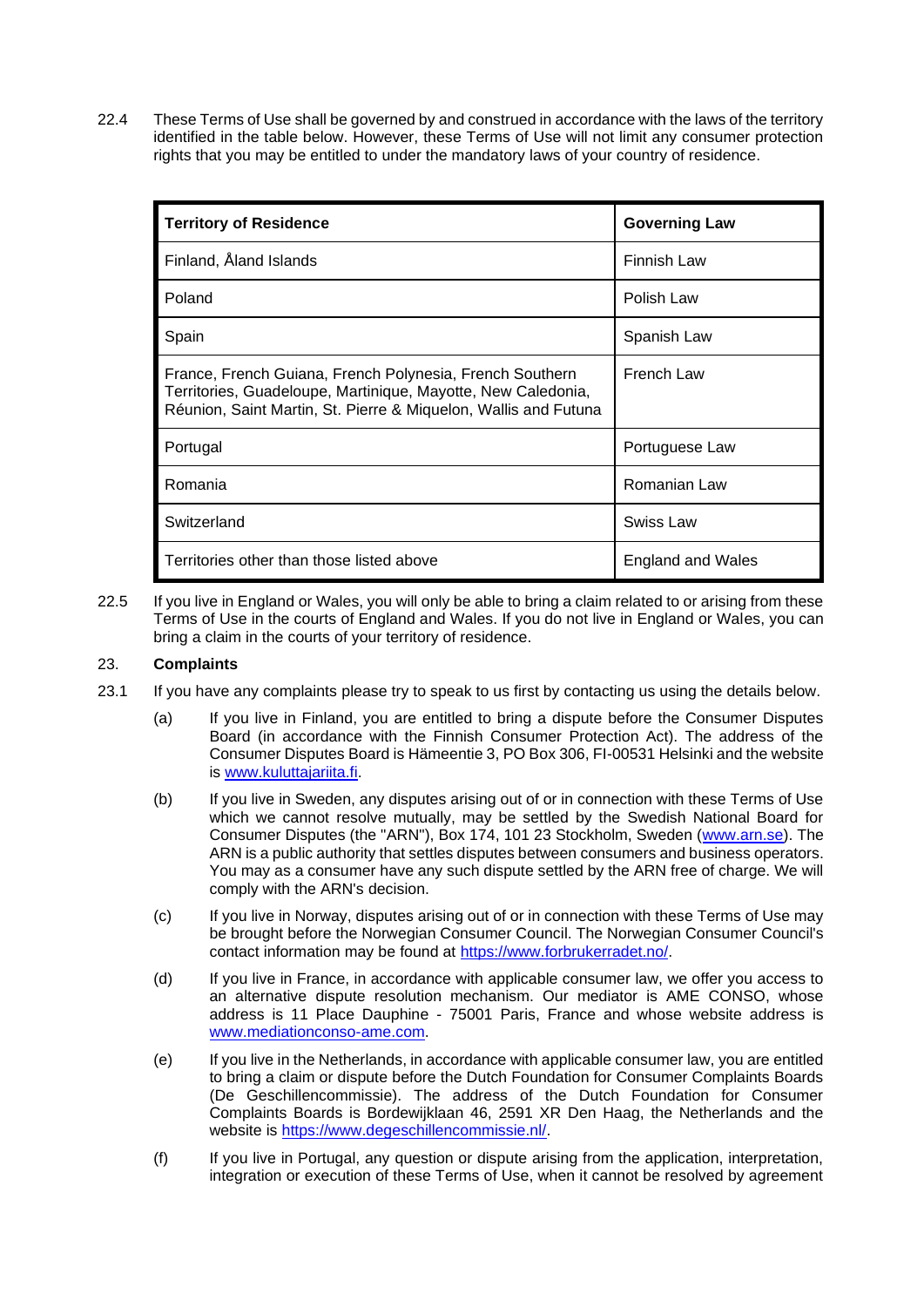between the parties, shall be submitted to the Portuguese courts. You are entitled to resort to the entities for Alternative Consumer Dispute Resolution listed in the Consumer Portal a[t http://www.consumidor.pt/,](http://www.consumidor.pt/) where you may consult the identification of these entities and information on your rights.

# 24. **Contacting us**

You can contact us through our Help Centre or using the details in Legal Information.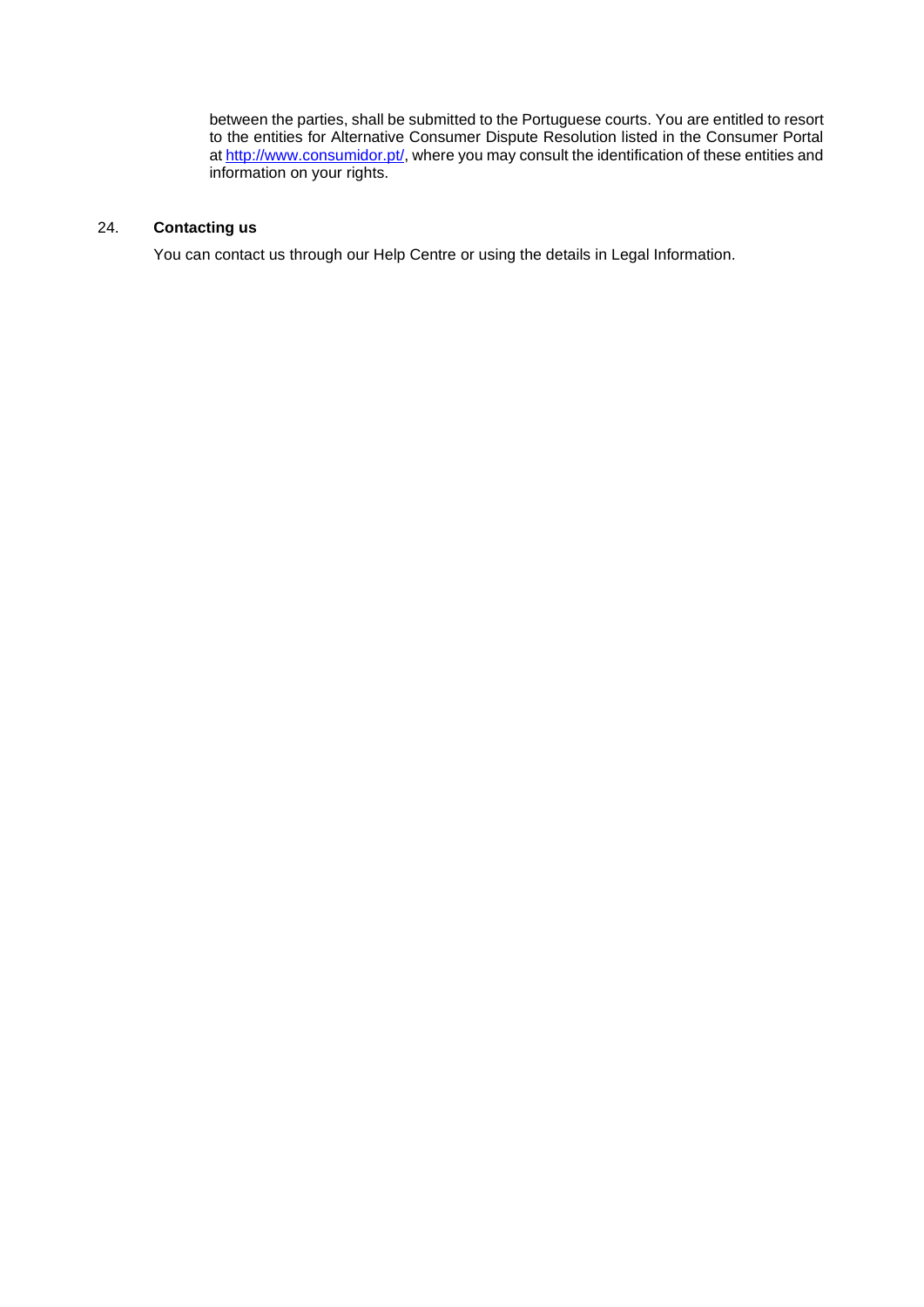# **Appendix 1: Withdrawal Rights (EEA only)**

# **Instructions on withdrawal:**

## **Right of withdrawal**

You have the right to withdraw from this contract within 14 days, without giving any reason.

The withdrawal period will expire after 14 days from the day of conclusion of the contract.

To exercise the right of withdrawal, you must inform DPlay Entertainment Limited of your decision to withdraw from this contract by an unequivocal statement (e.g. a letter sent by post or email). You may use the below model withdrawal form, but it is not obligatory.

To meet the withdrawal deadline, it is sufficient for you to send your communication concerning your exercise of the right of withdrawal before the withdrawal period has expired.

# **Effects of withdrawal**

If you withdraw from this contract, we shall reimburse to you all payments received from you, including the costs of delivery if applicable (with the exception of the supplementary costs resulting from your choice of a type of delivery other than the least expensive type of standard delivery offered by us), without undue delay and in any event not later than 14 days from the day on which we are informed about your decision to withdraw from this contract. We will carry out such reimbursement using the same means of payment as you used for the initial transaction, unless you have expressly agreed otherwise; in any event, you will not incur any fees as a result of such reimbursement.

If you requested to begin the performance of services during the withdrawal period, subject to section 5.2, you shall pay us an amount which is in proportion to what has been provided until you have communicated us your withdrawal from this contract, in comparison with the full coverage of the contract.

## **Model Withdrawal Form:**

(Complete and return this form only if you wish to withdraw from the agreement. **We recommend that if you purchased your Subscription from a third party other than WBD (such as an app store), you should submit this form with relevant information about them to that third party in order to withdraw from the agreement.**)

— To

**FAO Customer Services, DPlay Entertainment Limited, Chiswick Park Building 2, 566 Chiswick High Road, London, W4 5YB, United Kingdom** 

[customerservice@eurosportplayer.com](mailto:customerservice@eurosportplayer.com)

— I/We (\*) hereby give notice that I/We (\*) withdraw from my/our (\*) contract for the provision of the following service: [*insert name of service and subscription type*]

- Ordered on (\*)/received on (\*)
- Email address used to register for the service
- Name of consumer(s)
- Address of consumer(s)
- Signature of consumer(s) (only if this form is notified on paper)
- Date

 $\overline{\phantom{a}}$ 

(\*) delete as appropriate.